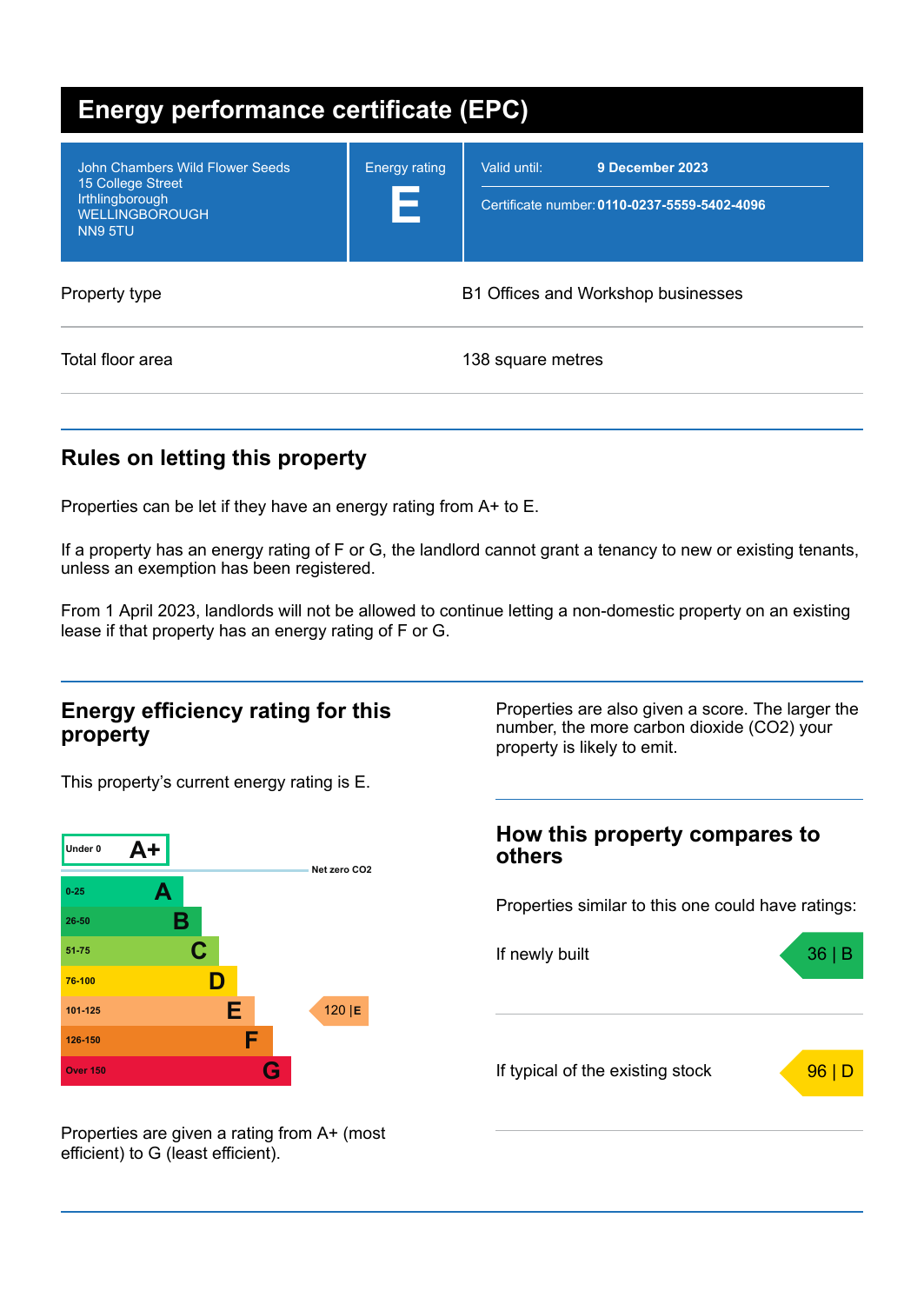# **Breakdown of this property's energy performance**

| Main heating fuel                          | <b>Grid Supplied Electricity</b> |
|--------------------------------------------|----------------------------------|
| <b>Building environment</b>                | Heating and Natural Ventilation  |
| Assessment level                           | 3                                |
| Building emission rate (kgCO2/m2 per year) | 121.31                           |
|                                            |                                  |

## **Recommendation report**

Guidance on improving the energy performance of this property can be found in the recommendation report [\(/energy-certificate/9020-1954-0457-5140-2050\)](https://find-energy-certificate.service.gov.uk/energy-certificate/9020-1954-0457-5140-2050).